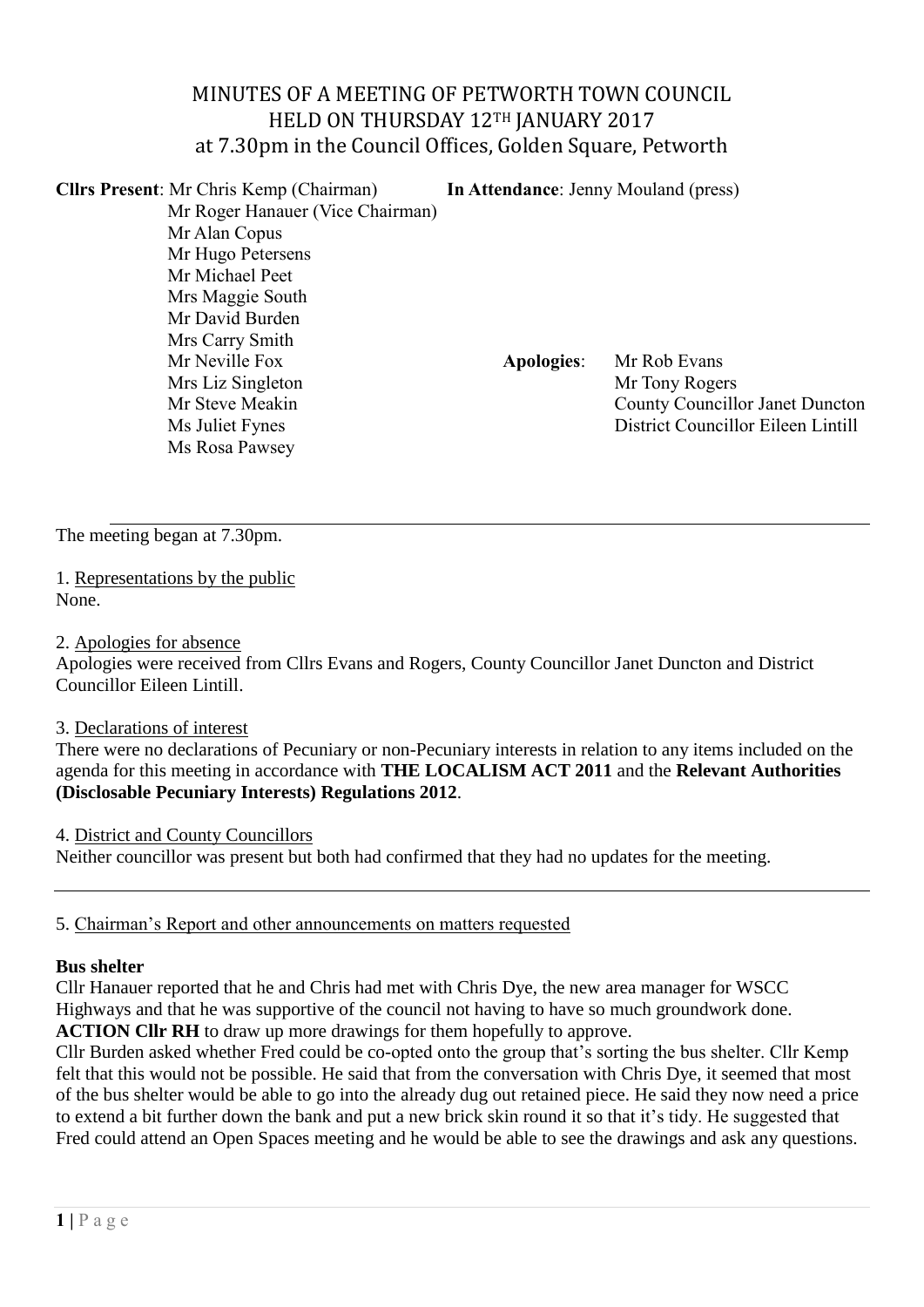## **Farmers market**

Cllr Kemp said that in the last meeting they had agreed to purchase some barriers and there had been a discussion about quality and weight. He now has a price of £725.50 for 30 barriers which is the amount that are currently being hired. He said if everyone was happy he would liaise with Cllr Copus and place the order and also get a price to buy some trolleys on which to place the barriers **(ACTION).** 

Cllr Petersens asked where they will be kept and Cllr Kemp said he is going to sort this but in the meantime he will speak to the Estate **(ACTION)** to see if they can be kept temporarily in the yard and that this would necessitate a willing volunteer to get them out on a Friday evening before the yard shuts. He suggested that he will wait to place the order until he has sorted somewhere to store them. He confirmed that the barriers come with feet and hooks at one end and slots at the other. Cllr Peet added that the barriers chosen are for crowd control, not building site type barriers.

Proposal to buy barriers.

**Proposed by Cllr South Seconded by Cllr Hanauer**

# **All agreed**.

**Skate Park** Cllr Kemp informed the meeting that CDC have agreed to give the council permission to proceed with putting a skate park at the bottom of Pound St car park and that they have also added £20,000 to the budget, giving a total of £70,000. He said that the council now have to take it forward to get planning consent. Cllr Peet added that because the car park is strategically important to the town, it wasn't the council's first choice for siting which was Sylvia Beaufoy, which was sadly not permitted. He added that the compromise with CDC is that because the skate park will take 10 or 11 parking spaces, the council have to find additional spaces and CDC's strategic planners will be presenting the CDC car parking dept. with a proposal for relining the Sylvia Beaufoy and Pound St car parks. The skate park is to be sited at the end of the car park in the corner behind the BT building near Savills. He added that they need to keep in mind the 750 kids who would use this facility against the 4 or 5 spaces which will be lost.

Cllr Kemp stated that an amendment was put in at the end of the decision relating to replacing the car parking spaces. He said that at the moment it is assumed that the skate park will take 11 spaces and if so they need to replace 7 spaces, but it may be less than 11 in which the case the number to replace will drop proportionately. He added that he feels the council should feel happy and although they do not yet have the skate park things were moving in the right direction.

Cllr Hanauer confirmed that CDC had been very helpful and Cllr Kemp added that CDC have said they will help them as much as possible to move to the next stage,

Cllr Hanauer wanted to publicly express thanks to Gillian Keegan for the productive meeting she had had with them.

Cllr Peet said that if they are not allowed to lose more than 5-7 car parking spaces across the 2 car parks putting back the disabled spaces in Sylvia Beaufoy, which they have talked about doing, would already make up 5 or 6. He also wondered whether the recycling bins could be re-sited to free up bays. He added that the town council have to put in £10,000. He informed the meeting that another reason for having the park in the corner of the car park was that there are 2 banks there which means they can take a sliver out of the end of the car park and put a fence there which means that the path can be accessed to and from the facility without users coming out of a gate straight into the car park and skating through the park. This lowers risk which CDC will be happier about because young people will not need to skate through the car park. He said that the council need to balance the needs of young people with business needs.

Cllr Kemp said they need to share the designs for the skate park with businesses, etc. so that everyone's aware of what is happening. He added that this means that people who are perfectly entitled to their opinions will have all the information on which to base their opinion. He said the working group will continue to push things forward.

Cllr Peet said that they are going to invite the youth of Petworth to give their opinion and look at some of the schemes to say what they would like to see in the park within the confines of the space and the budget. He felt it would be helpful if they had ownership of the scheme to give them pride in it. He also added there would be some parents who would want to share their views.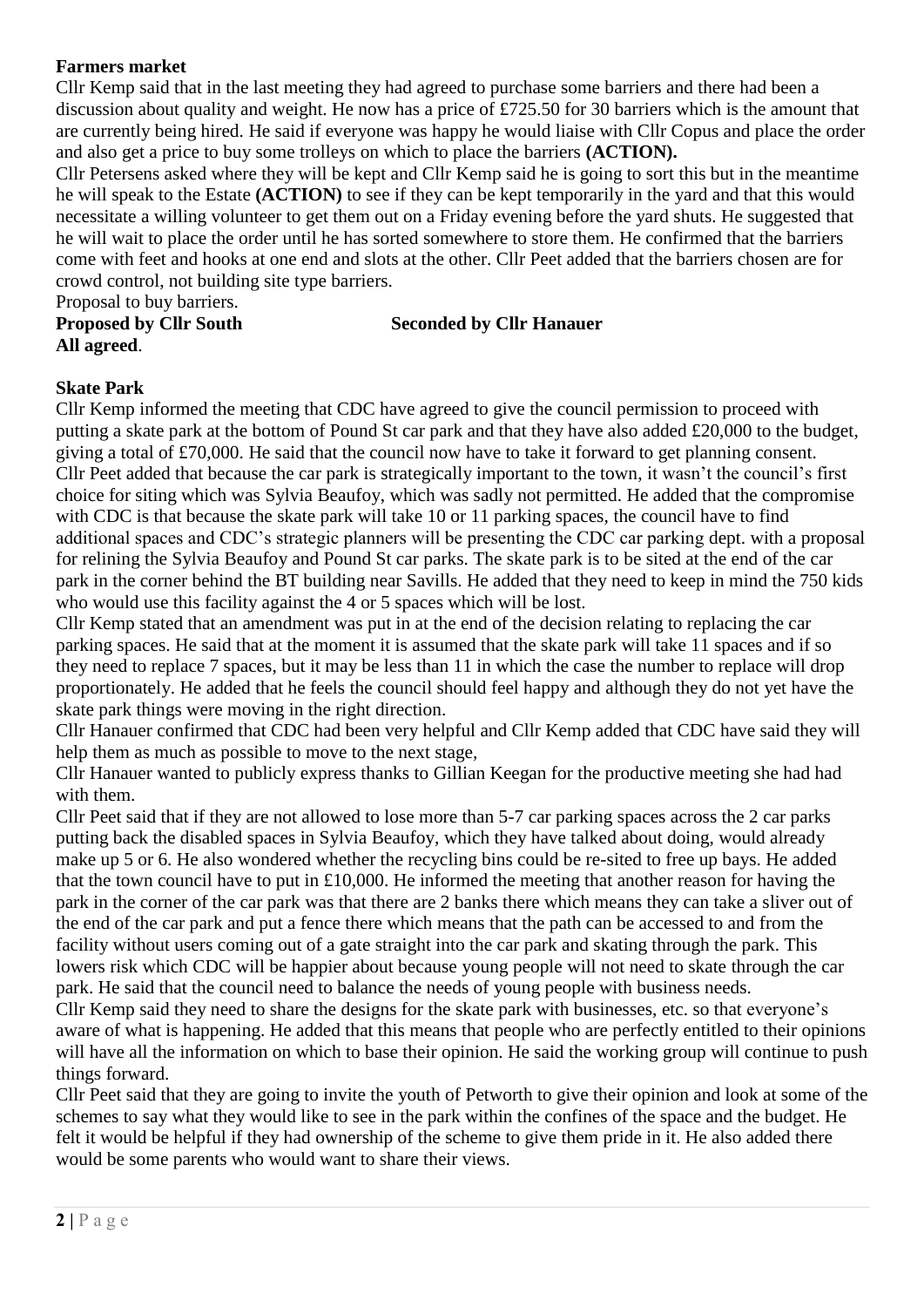Cllr Copus expressed a vote of thanks for the working group at reaching such a milestone. The meeting agreed. Cllr Kemp added that Cllrs Peet and Hanauer had been extremely persistent on everyone's behalf.

# **Highways and traffic**

Cllr Kemp reported that he and Cllr Hanauer had met with the area manager and that he is going to be arranging a meeting with Mike Dare who seems to be the more technical man. Mike Dare is going to come and look at the planting schemes. He said that he needs to be comfortable that it doesn't interfere with sight lines etc. and then they grant a licence which means they will be the council's responsibility.

He checked and WSCC do not have a copy of the fingerposts the council signed up to so this needs to be sorted **(ACTION)**. Cllr Kemp then referred to the lorry survey they have discussed and said he had got a price of £12,000 which is a shocking amount. Highways have sent him a link for several contractors they use so he will go to them **(ACTION)**. He added that he learnt from the meeting that if they can demonstrate that 3% of the lorries that go through the lorry route actually come into town, Highways will do something about it. This includes anything over 7.5 tonnes that's not delivering goods. He said the council needs to run a proper survey and that WSCC will help them to do anything they want providing they have sound information from PTC.

Cllr Pawsey asked whether WSCC would give any guidance as to what information is needed. Cllr Kemp said there are 9 places around the town that you must take information from and they have to track the lorries on what they're actually doing. He added that the easiest way to do this is with number recognition but that this is expensive. He said he could go back and get more criteria but basically the council needs evidence and they need to find a professional company to provide a report. He said they have to work the traffic consultant's report into something that WSCC are happy to work with but that he felt this could be done in the next 12 months.

Cllr Kemp then referred to a quote from Allan Baxter for £2500 to take all the information from the public consultation the council did on Market Square and turn it into one concise option to be considered. He suggested that this quote be accepted.

Proposal **accepted**.

**Proposed by Cllr South Seconded by Cllr Hanauer** 

#### **Christmas event**

Cllr Kemp reminded everyone about the thank you party tomorrow night. He said they had had a wash up meeting last night which provided some good suggestions. He asked if anyone knows someone who has a telehandler for getting the Christmas tree down because John Riddell who normally does it is in New Zealand. **ACTION CS** to ask John Bridle and Cllr Hanauer suggested asking digger Rob as another plan.

#### **Defibrillators**

Cllr Smith confirmed that she had not yet arranged the awareness training but would do so soon **ACTION**.

#### **Pension Enrolment**

Cllr Copus said that this had been discussed and approved in the finance meeting on Tuesday. He said that their choice was to use the government scheme NEST which involves making the minimum contribution of 1%, rising to 3% sometime next year. He added that this is fair to the electorate and they are legally obliged to provide a pension. He suggested that they should set up a direct debit with NEST.

**Proposed by Cllr South Seconded by Cllr Hanauer Accepted**.

#### **Committee Appointments**

Cllr Kemp confirmed that Cllr Meakin wanted to join the finance committee. **Proposed by Cllr Petersens Seconded by Cllr South. Accepted**.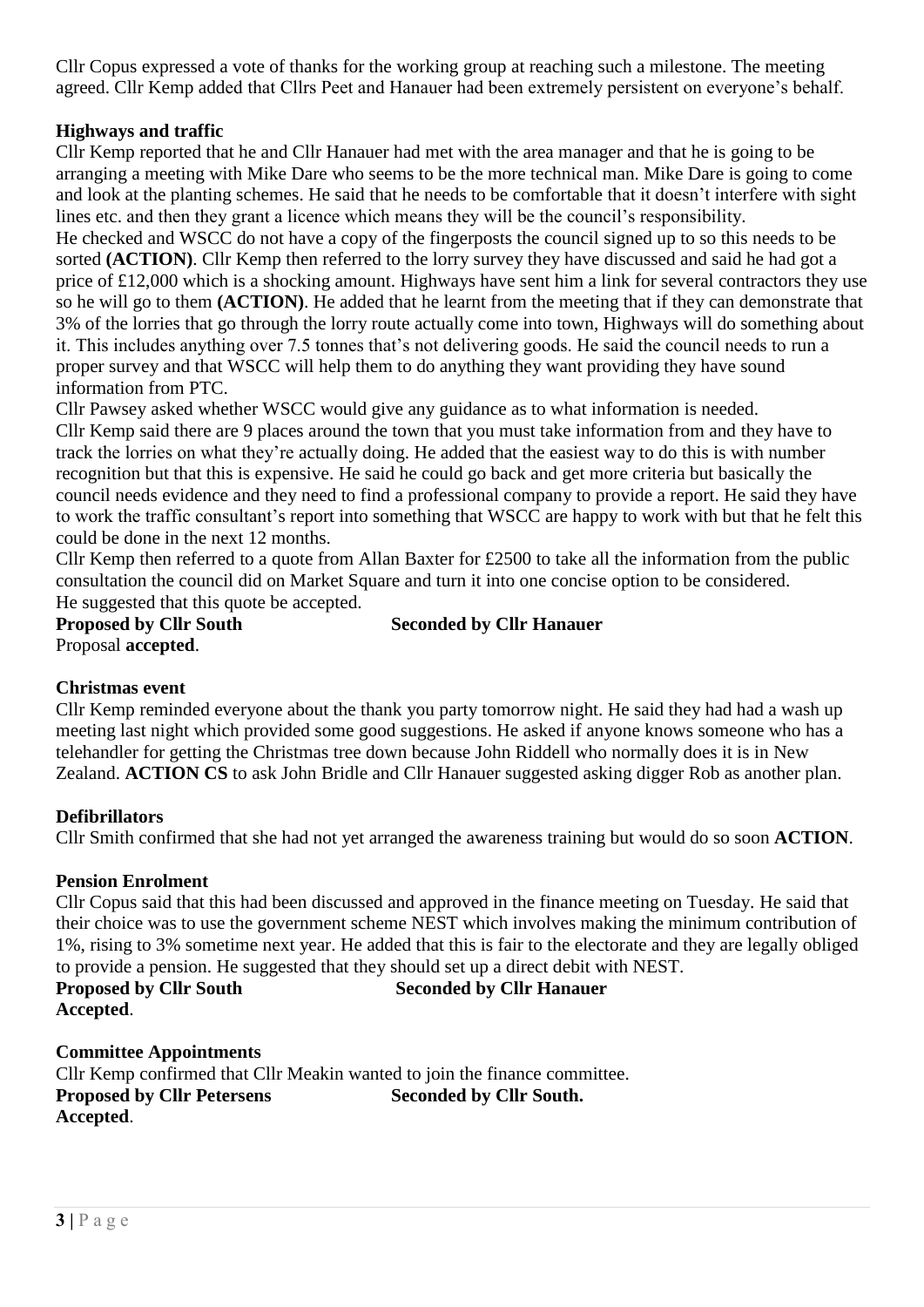**Planning** – Cllr Kemp said that they have temporarily lost Cllr Evans so he is going to ask Cllr Rogers who is the vice chair if he would like to temporarily be chair. He added that since the meetings are ad hoc it would be useful to have someone else on the committee - Cllr Fynes volunteered.

**Open Spaces committee** – stayed the same.

**Staffing Group** – Cllr Pawsey has agreed that she is now able to return to this group and take a more active role.

**Farmers Market Working Party**- Cllr Evans standing down at the moment. Cllr Kemp confirmed that Cllr Smith is in this group.

**Skate Park Action Group** –Cllr Evans standing down at the moment. Cllr Meakin joined.

## **The following groups are unchanged**:

North East Forum, County Local Committee, SDNP, West Sussex ALC, Leconfield Hall, Services and Facilities for Young People, PBA and Petworth Society.

**Petworth primary School** – Cllr Meakin has joined Cllr South.

Cllr South proposed that there should be an **Annual Meeting Group** to help plan this event and that she would be happy to lead this. Cllr Pawsey confirmed that she would join Cllr South on this group.

**Christmas Event** – stayed the same.

**Police Action Group**- Cllr Kemp to send Cllr Pawsey **(ACTION)** the link to the lady who sends out the crime information, which comes directly from the police.

**Petworth Vision** – Cllr Evans standing down at the moment, now just Cllr Fynes.

**Services for the Elderly** – staying the same.

**Bank Signatories** – Cllr Kemp stated that they need to remove Cllr Spriggs and add Cllr Meakin. **Proposed by Cllr Copus Seconded by Cllr Hanauer. Agreed.** 

## **Queen's Accession Anniversary**

Cllr Kemp told the meeting that he had been formally invited to the church service that's taking place on February  $5<sup>th</sup>$  at 4.00pm and been told to pass this invite to his councillors.

6. To confirm the minutes of the previous Council meetings

15th December - **adopted. Proposed by Cllr South Seconded by Cllr Peet** 

7. Matters arising

None.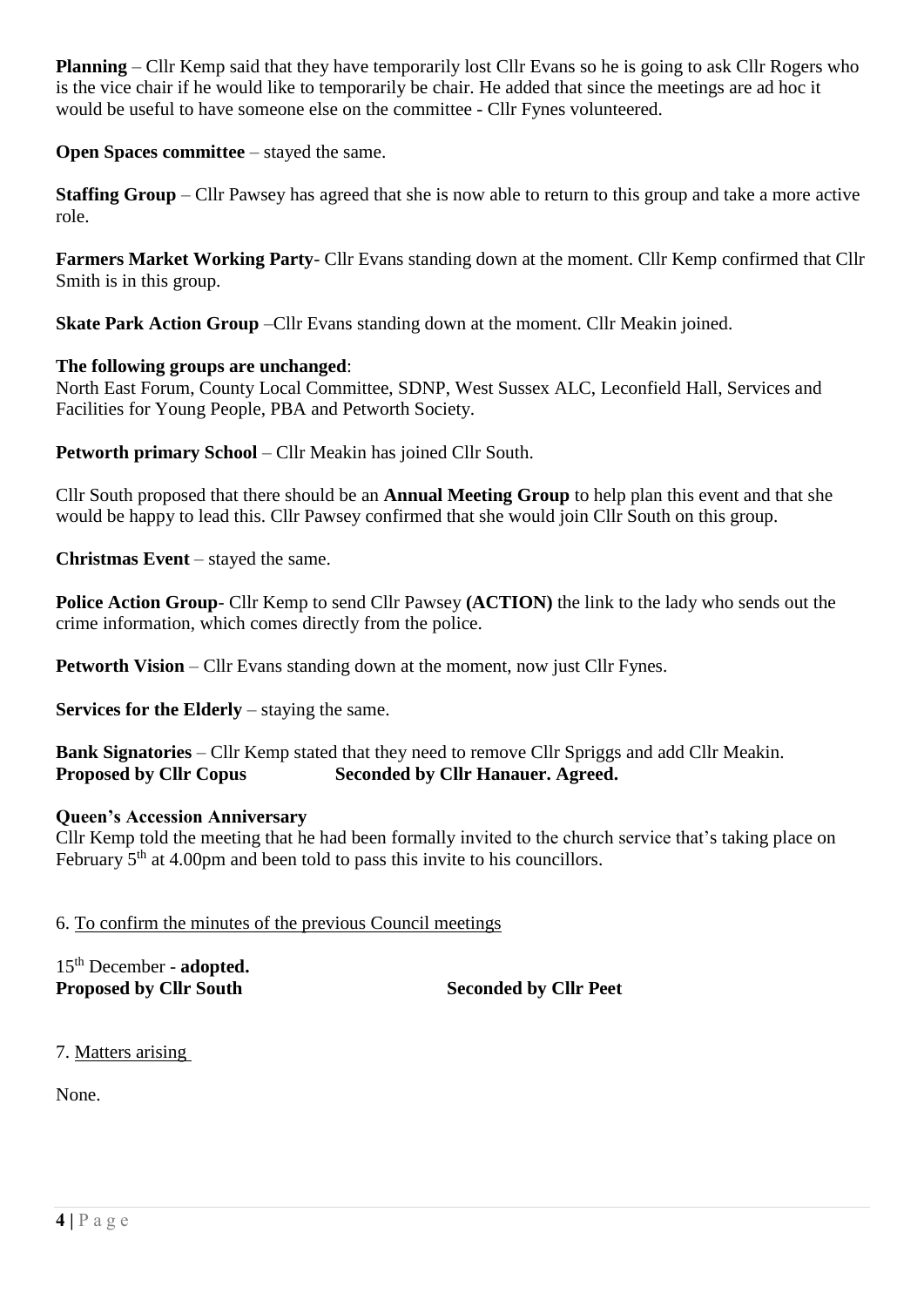#### 8. To receive reports

a) Cllr Copus confirmed that they couldn't complete a bank reconciliation this month due to the late arrival of the bank statement. He then presented the following figures as payments to be made.

| 31/12/2016 | Austens                   | 26.46  | 4.41  | 22.05  | Xmax Event - Lighting                                | batteries                             |
|------------|---------------------------|--------|-------|--------|------------------------------------------------------|---------------------------------------|
| 05/01/2017 | Link Hire                 | 18.00  | 3.00  | 15.00  | <b>Farmers Market</b>                                | November delivery charge.             |
|            |                           | 174.00 | 29    | 145.00 | <b>Farmers Market</b>                                | December                              |
|            |                           | 36.00  | 6.00  | 30.00  | Xmas Event - General<br><b>Rosemary Gdns/Hampers</b> | Delivery & collection only            |
| 31/12/2016 | <b>HJS</b> Land Services  | 260.00 |       | 260.00 | <b>Com Contract</b>                                  | RG 4 visits                           |
| 07/12/2016 | <b>British Red Cross</b>  | 309.60 | 51.60 | 258.00 | Xmas Event - General                                 | 3 First Aiders, 3 Refreshments        |
| 28/12/2016 | Southern Electric         | 268.35 | 12.77 | 255.58 | <b>Street Lighting</b>                               | 23 Sept to 23 Dec                     |
| 23/12/2016 | Southern Water            | 73.99  |       | 73.99  | <b>Allotments Water</b>                              | 21 Oct to 23 Dec estimate             |
| 12/12/2016 | <b>Health Assured</b>     | 190.80 | 31.8  | 159.00 | HR Consultancy                                       | Medical assessment                    |
| 09/12/2016 | Reed                      | 326.93 | 54.49 | 272.44 | Office temp                                          | $w/e$ 9/12/16                         |
| 16/12/2016 | Reed                      | 64.22  | 10.70 | 53.52  | Office temp                                          | w/e 16/12/16                          |
| 16/12/2016 | <b>Leconfield Estates</b> | 323.22 |       | 323.22 | Hampers Common Lease                                 | 25/12/16 to 24/12/17                  |
| 30/12/2016 | <b>Leconfield Estates</b> | 25.01  |       | 25.01  | <b>Allotments Water</b>                              | $1/10/16$ to $20/12/16$               |
| 16/12/2016 | <b>Bexley Printers</b>    | 110.00 |       | 110.00 | Xmas Event - General                                 | Leaflets/posters                      |
| 13/12/2016 | Fiona Kemp                | 33.06  |       | 33.06  | Xmas Event - General                                 | Tinsel, baubles, gifts                |
| 19/12/2016 | Rusty (M R Welch)         | 150.00 |       | 150.00 | Xmas Event - General                                 | PA rig                                |
| 26/10/2016 | Datacenta                 | 60.00  | 10.00 | 50.00  | Comms/IT                                             | email accounts $9/11/16$ to $8/11/17$ |
| 10/01/2017 | Chris Kemp                | 47.72  |       | 37.72  | Xmas Event - General                                 | batteries pegs glue                   |
|            |                           |        |       | 10.00  | Xmas Event - General                                 | electricity refunds                   |
| 04/01/2017 | <b>BT</b>                 | 37.20  | 6.20  | 31.00  | Comms/IT                                             | Jan $b/b$ and + line                  |
|            |                           |        |       |        |                                                      |                                       |

Cllr Copus proposed that the BT bills be paid by direct debit. **Proposed by Cllr Copus** Seconded by Cllr Hanauer. Agreed.

Council **agreed** invoices to be paid. **Proposed by Cllr Copus Seconded by Cllr Hanauer** 

b) Minutes of previous finance meeting **Proposed by Cllr Copus Seconded by Cllr Peet. Adopted.** 

c) Highways and Planning meeting minutes – not available at this meeting, will be approved at next meeting.

d) Open Spaces – Cllr Hanauer confirmed that the adoption of a telephone box by Petworth Town Council had been approved. Cllr Kemp confirmed that the people of Hampers Green do not want it to stay where it is so it will be moved. Cllr Fynes enquired as to where and Cllr Hanauer confirmed somewhere near the office, but to enable this to happen it would need to be refurbished first to a level where it is considered safe. Cllr Fynes added that she did not know this and thought that the Petworth Vision did not know this either.

e) Vision Group – Cllr Fynes confirmed that they had had a meeting on Monday which was also attended by a representative from Petworth house who said that they are going to permanently have a rep attend these meetings and that they want to work more closely with the town. The National trust have chosen 8 properties called transformation properties, one of which is Petworth House. In this process both the house and Petworth are going to be rebranded and they are in the process of appointing a project manager who will work more closely with Petworth Vision so that their aims are in line with what Vision want to do.